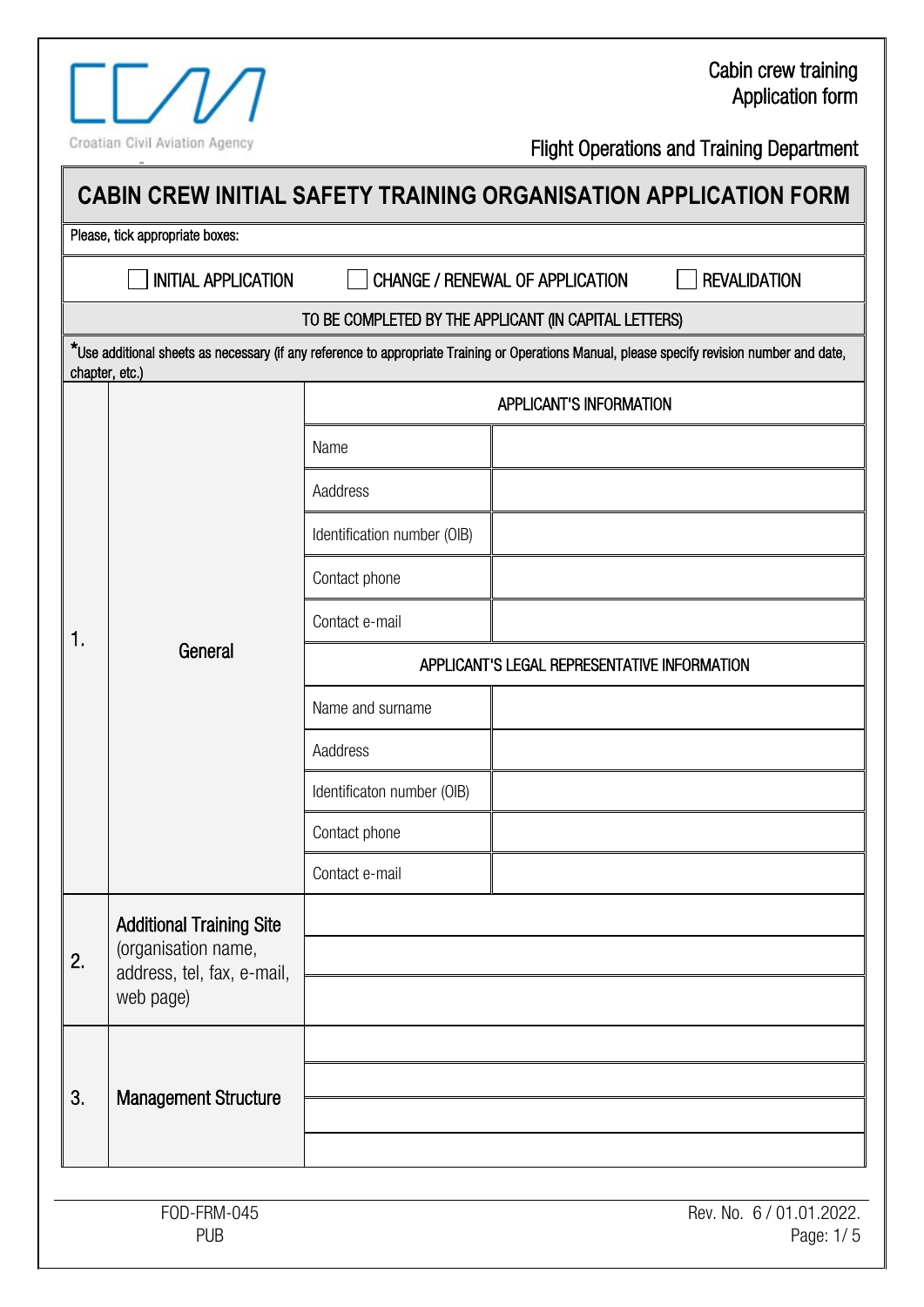### Cabin crew training Application form



| 4. | List of Instructing staff                                                                                                                                                                                                                                                                                                                                                                                                                                                                                                                                                                                                                                                                                                                                  |  |  |  |
|----|------------------------------------------------------------------------------------------------------------------------------------------------------------------------------------------------------------------------------------------------------------------------------------------------------------------------------------------------------------------------------------------------------------------------------------------------------------------------------------------------------------------------------------------------------------------------------------------------------------------------------------------------------------------------------------------------------------------------------------------------------------|--|--|--|
|    | Pod punom materijalnom i kaznenom odgovornošću izjavljujem da su podaci kojima se dokazuje iskustvo osoba<br>navedenih u odjeljcima 3 i 4 ovog obrasca, točni, istiniti i potpuni. Ova izjava se daje u svrhu prihvaćanja navedenih<br>osoba na imenovane funkcije od strane Hrvatske Agencije za civilno zrakoplovstvo.<br>I declare under full material and criminal liability that the information proving the experience of persons listed in<br>sections 3 and 4 of this application form is true, correct and complete. This statement is given for the purpose of<br>acceptance of listed persons for nominated functions by Croatian Civil Aviation Agency.<br>Ime i prezime odgovornog rukovoditelja/Accountable Manager name<br>Potpis/Signature |  |  |  |
|    | Datum/Date                                                                                                                                                                                                                                                                                                                                                                                                                                                                                                                                                                                                                                                                                                                                                 |  |  |  |
| 5. | Training programme/s<br>offered (name of the<br>course and please<br>specify if theory/<br>practice)                                                                                                                                                                                                                                                                                                                                                                                                                                                                                                                                                                                                                                                       |  |  |  |
| 6. | List of external facilities<br>to be used on the course<br>(if applicable)                                                                                                                                                                                                                                                                                                                                                                                                                                                                                                                                                                                                                                                                                 |  |  |  |
| 7. | Content of training<br>programme/s:<br>(syllabus of training<br>programme, refer to<br>applicable part of OM D)                                                                                                                                                                                                                                                                                                                                                                                                                                                                                                                                                                                                                                            |  |  |  |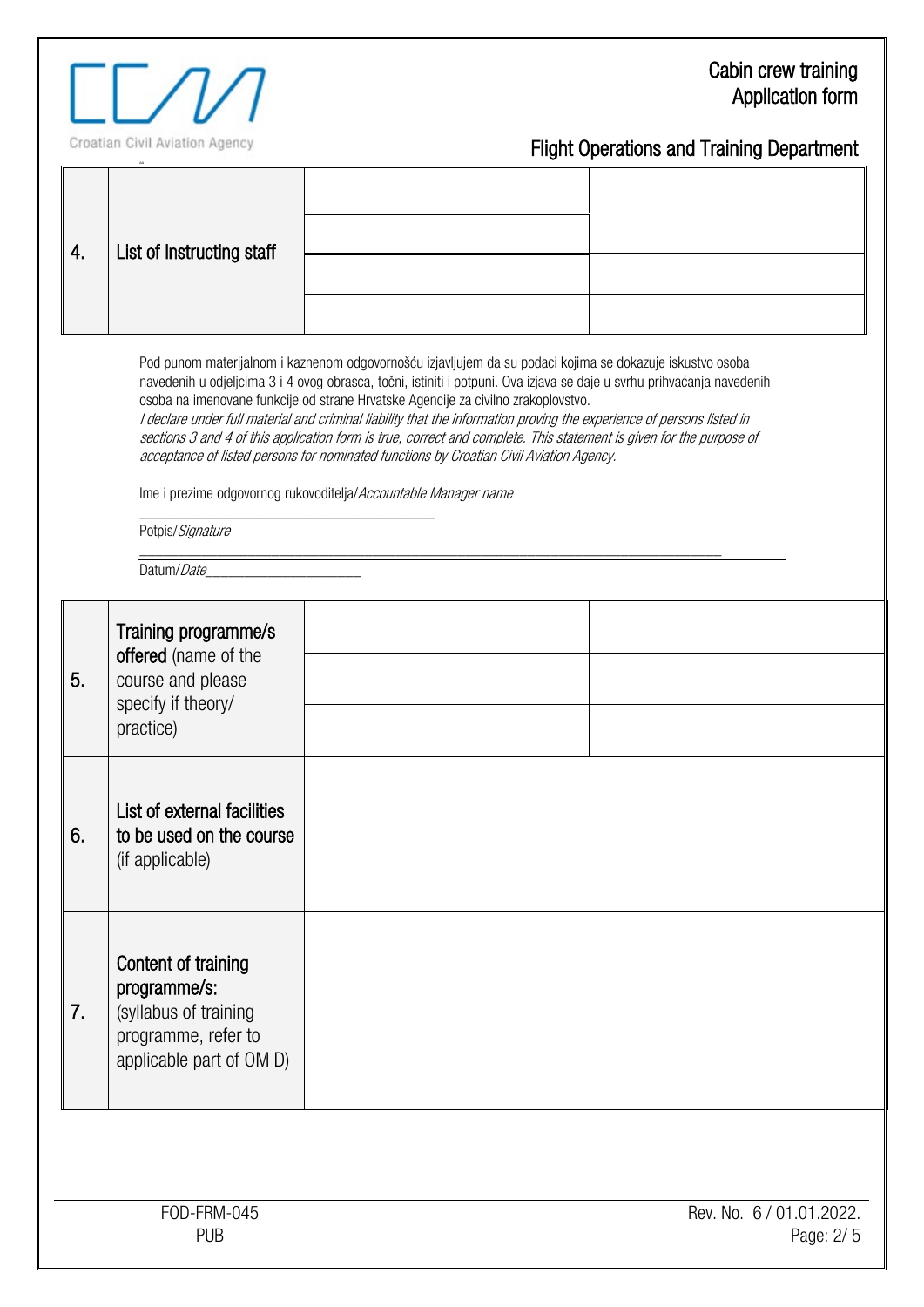

Croatian Civil Aviation Agency

aa

| 8.  | Procedures for trainee<br>failure<br>(short description if<br>applicable or refer to<br>applicable part of OM D) |                               |            |                     |
|-----|------------------------------------------------------------------------------------------------------------------|-------------------------------|------------|---------------------|
| 9.  | List of equipment,<br>training material, DVDs,<br>handouts to be used                                            |                               |            |                     |
| 10. | <b>Additional</b><br>accommodation to be<br>used<br>(location, number, size,<br>if applicable)                   |                               |            |                     |
| 11. | Theoretical instruction<br>facilities to be used<br>(location, number, size)                                     |                               |            |                     |
| 12. | Description of training<br>devices<br>(as applicable)                                                            | Details of tenure of premises | Classrooms | Other accommodation |
| 13. | Description of training<br>devices<br>(as applicable)                                                            | Staff rooms                   | Rest rooms | Toilets             |
|     | FOD-FRM-045<br>Rev. No. 6 / 01.01.2022.<br><b>PUB</b><br>Page: 3/5                                               |                               |            |                     |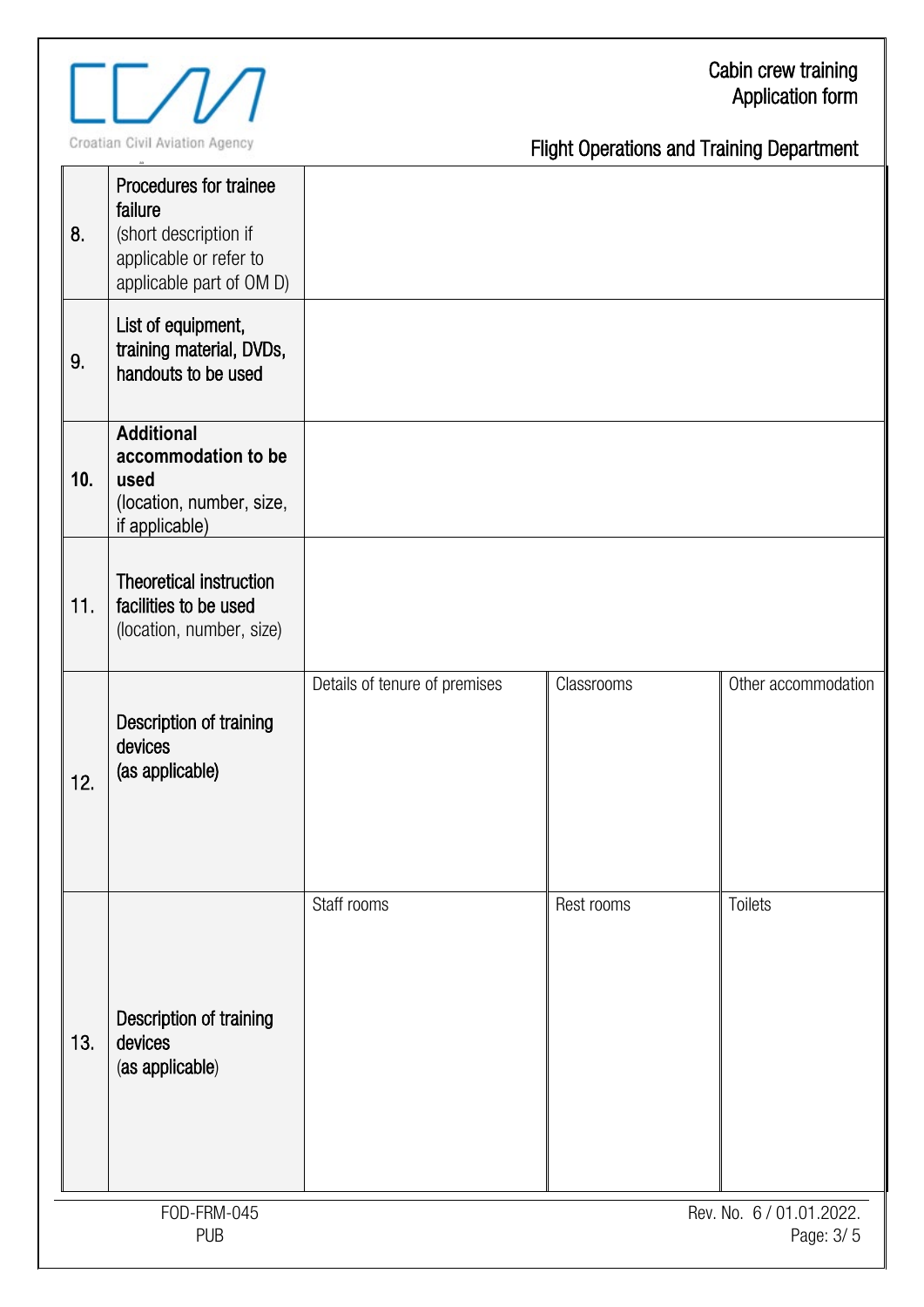# Croatian Civil Aviation Agency

| Note 1: If answer to any of the above questions is incomplete, the applicant shall provide full details of alternative<br>arrangements separately.                                                                                                                                                                           |                                                     |  |  |
|------------------------------------------------------------------------------------------------------------------------------------------------------------------------------------------------------------------------------------------------------------------------------------------------------------------------------|-----------------------------------------------------|--|--|
| Date of intended commencement of operations<br>(initial or change of application):                                                                                                                                                                                                                                           |                                                     |  |  |
| Name and Surname<br><b>Training postholder</b><br>(capital letters)                                                                                                                                                                                                                                                          | Signature                                           |  |  |
| Name and surname<br><b>Cabin Crew training Manager</b><br>(capital letters)                                                                                                                                                                                                                                                  | Signature                                           |  |  |
| Certify that all the above information and contents of training programme/s are complete. I declare that the information is<br>correct. I will notify the Authority of all changes to the information provided. The approved training programme/s registered<br>by this application shall be conducted at my responsibility. |                                                     |  |  |
| Applicant's<br>name,<br>surname &<br>signature                                                                                                                                                                                                                                                                               | Date                                                |  |  |
| APPENDICES (Please, tick appropriate box/es, write document reference.)                                                                                                                                                                                                                                                      |                                                     |  |  |
| <b>Training programme/s</b> (with any additional procedures)                                                                                                                                                                                                                                                                 | Last approved revision<br>number and date (if app): |  |  |
| Cabin Crew Training Manual, CSPM (as applicable)                                                                                                                                                                                                                                                                             | Last approved revision<br>number and date (if app): |  |  |
| $\Box$ NPA to OM                                                                                                                                                                                                                                                                                                             |                                                     |  |  |
| <b>Operations manual</b>                                                                                                                                                                                                                                                                                                     | Last approved revision<br>number and date (if app): |  |  |
| At least two sample examination papers for each<br>module                                                                                                                                                                                                                                                                    | Last approved revision<br>number and date( if app): |  |  |
| Sample of attestation                                                                                                                                                                                                                                                                                                        |                                                     |  |  |
| <b>Quality manual</b>                                                                                                                                                                                                                                                                                                        | Last approved revision<br>number and date (if app): |  |  |